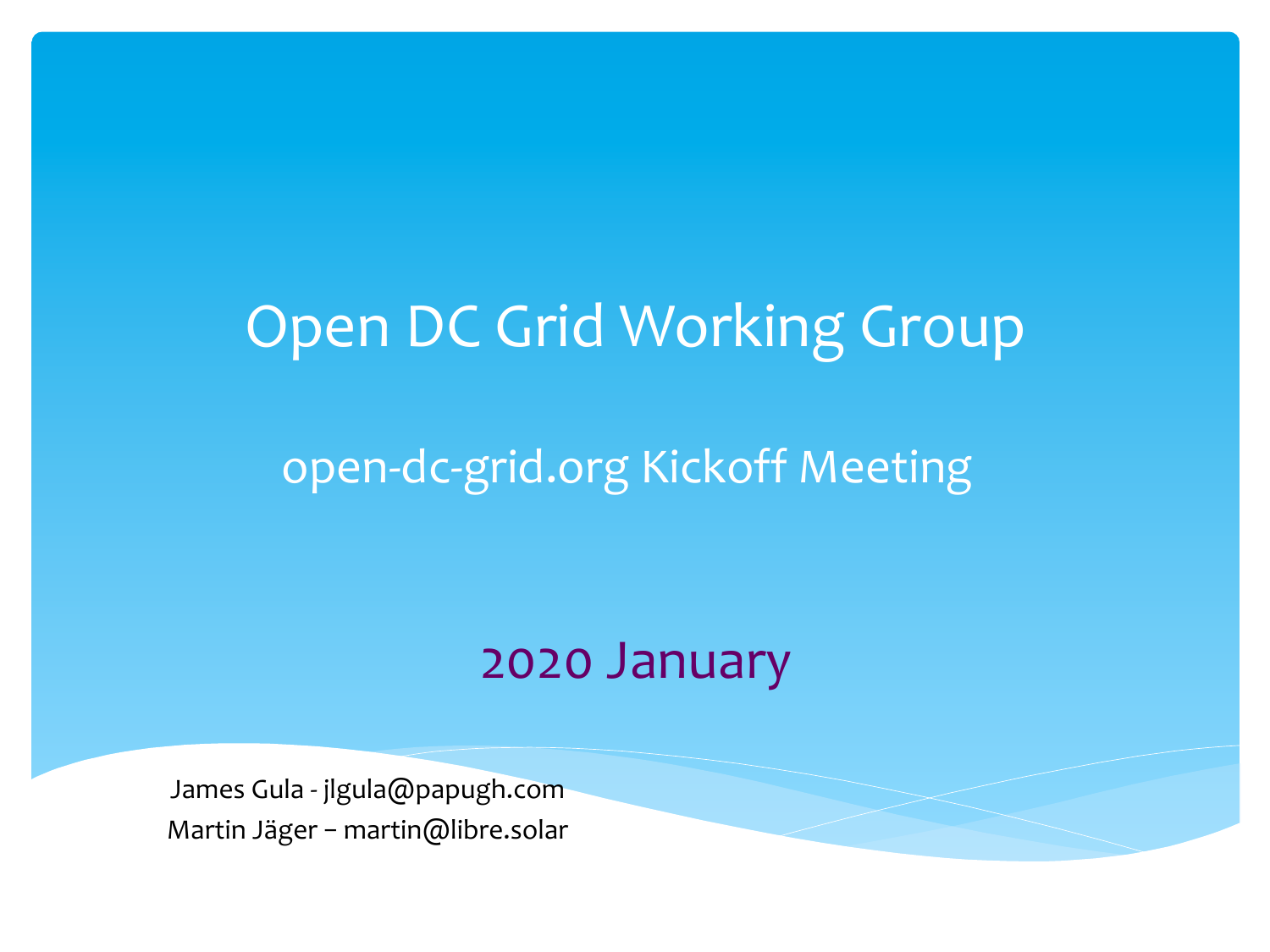

#### $\bullet$ Introductions

\* Review/refine objectives

 $\triangle$  Compare/contrast with existing standards

#### **\*** Deliverables

- **vorganization**
- **Example 2** Feedback / introductions 2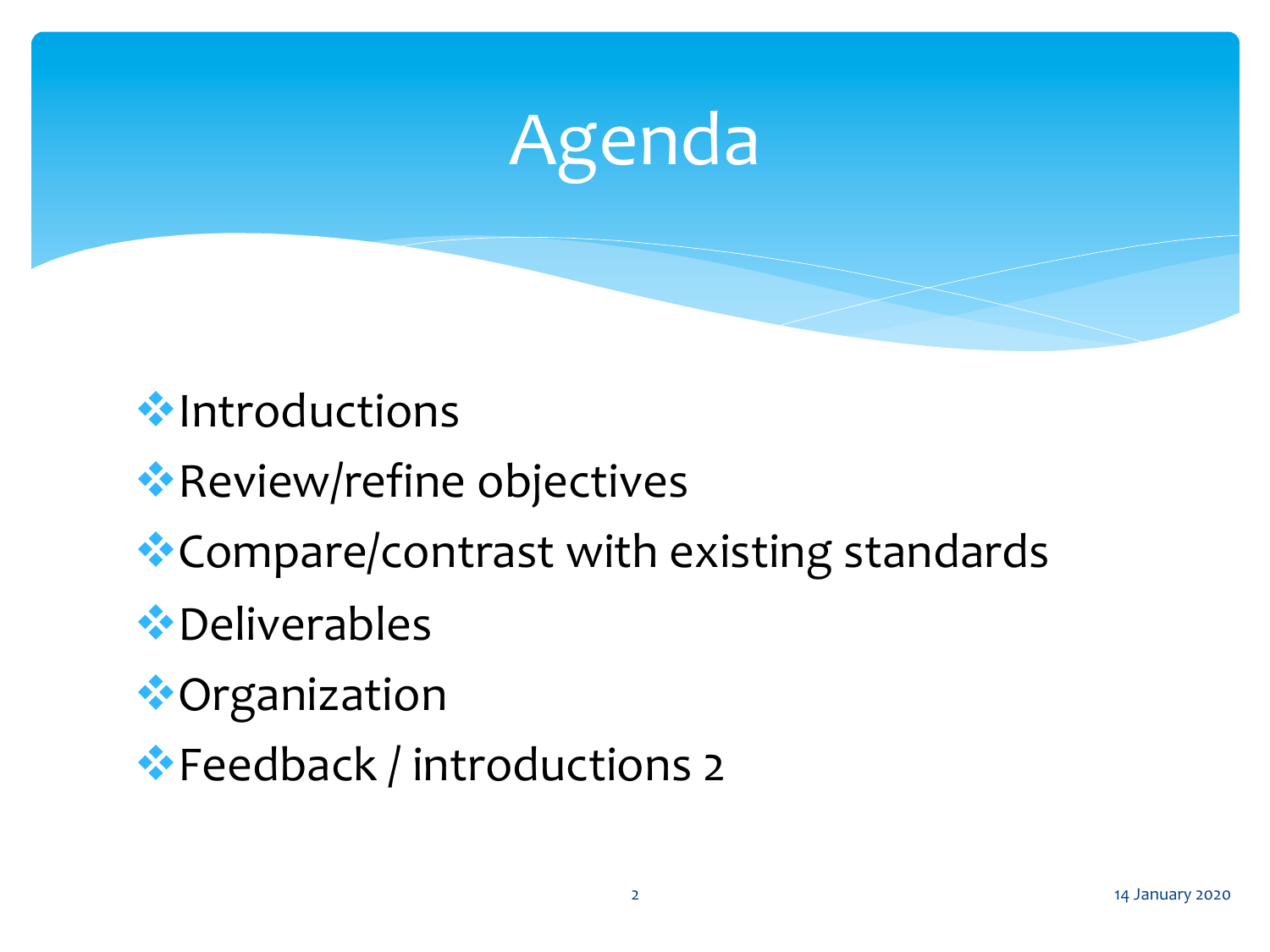## Introductions

- \* Jim Gula
	- \* Retired engineer with technical background in communications software - managed hardware, software, mechanical at Intel, Western Digital, etc.
	- \* Got interested off-grid in connection with emergency preparedness, lead author IEEE P2030.10
- \* Martin Jäger
	- Founder of Libre Solar project, developing open source hardware for energy access
	- \* Background of several years in automotive battery development, incl. 48V systems



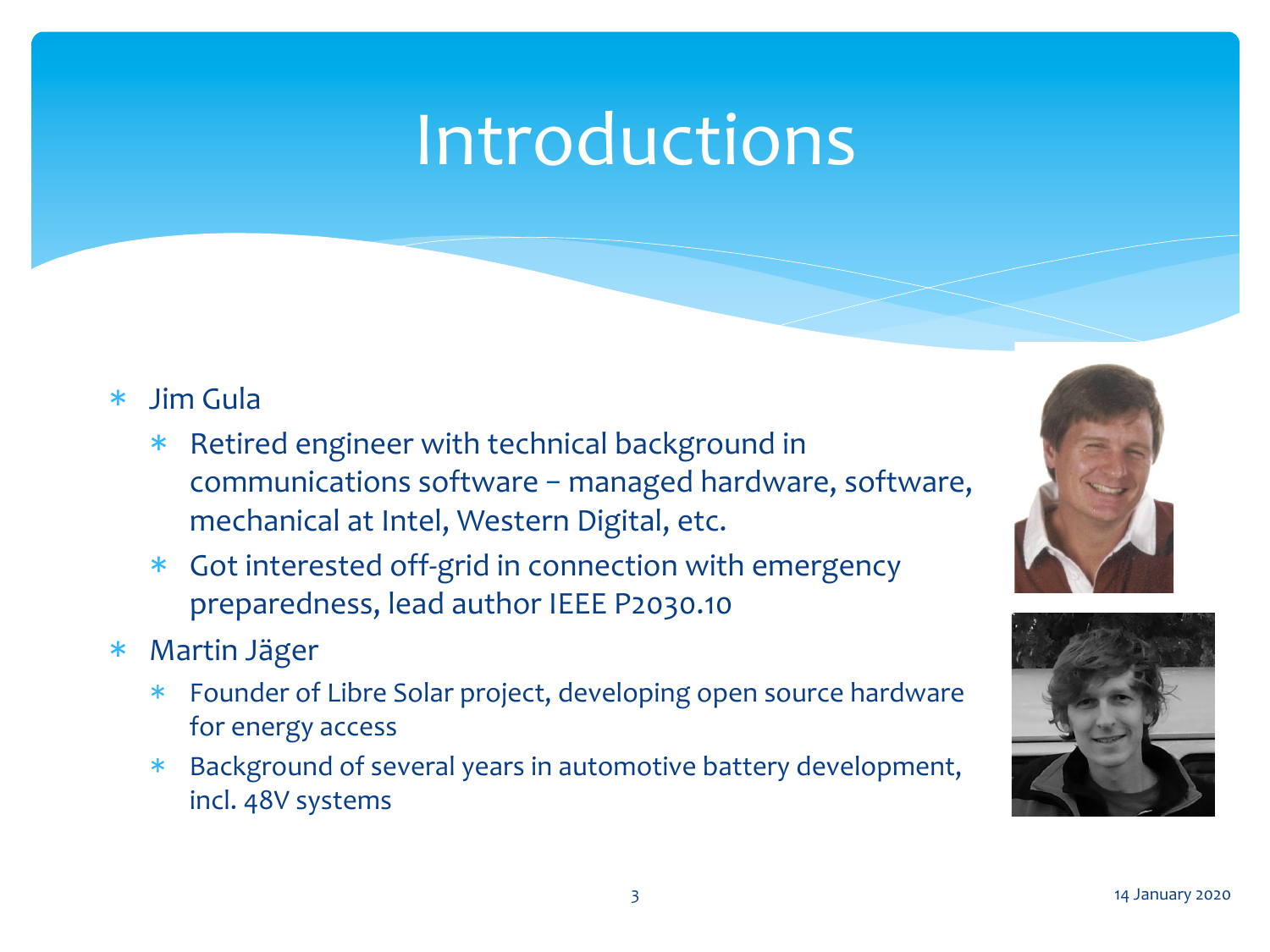# Working Group? Why not IEEE, ISO, IEC etc?

#### \* Open source model

- $*$  Technical knowledge can be for everyone  $-$  it's not property
- $*$  Private individuals trying to make a difference
- \* No hidden or commercial agenda
- Particularly important for developing world
	- \* Highly fragmented market
	- Small companies with limited resources
	- \* Encourage entrepreneurship on a shoestring
- $*$  Parallel development and definition
	- $*$  Standardize what works not our biases
	- \* "Standard" is not done until working systems demonstrated
	- \* Starting platform for businesses making money is OK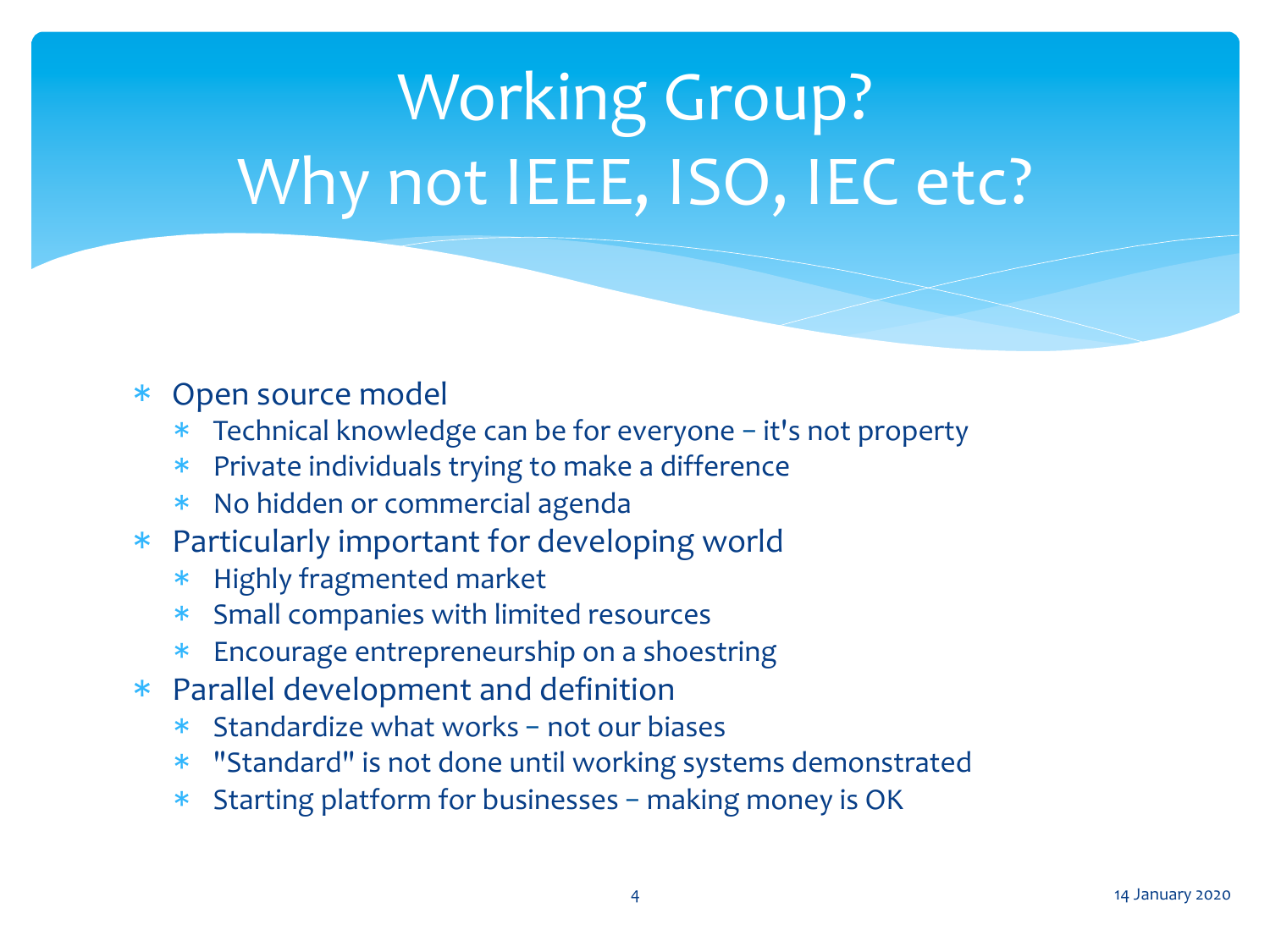#### High Level Objectives Improving Lives with Electricity

- \* Reduce costs of off-grid / weak-grid electricity
- \* Improve flexibility / extendibility of SHS's
- \* Simplify implementation and use of off-grid power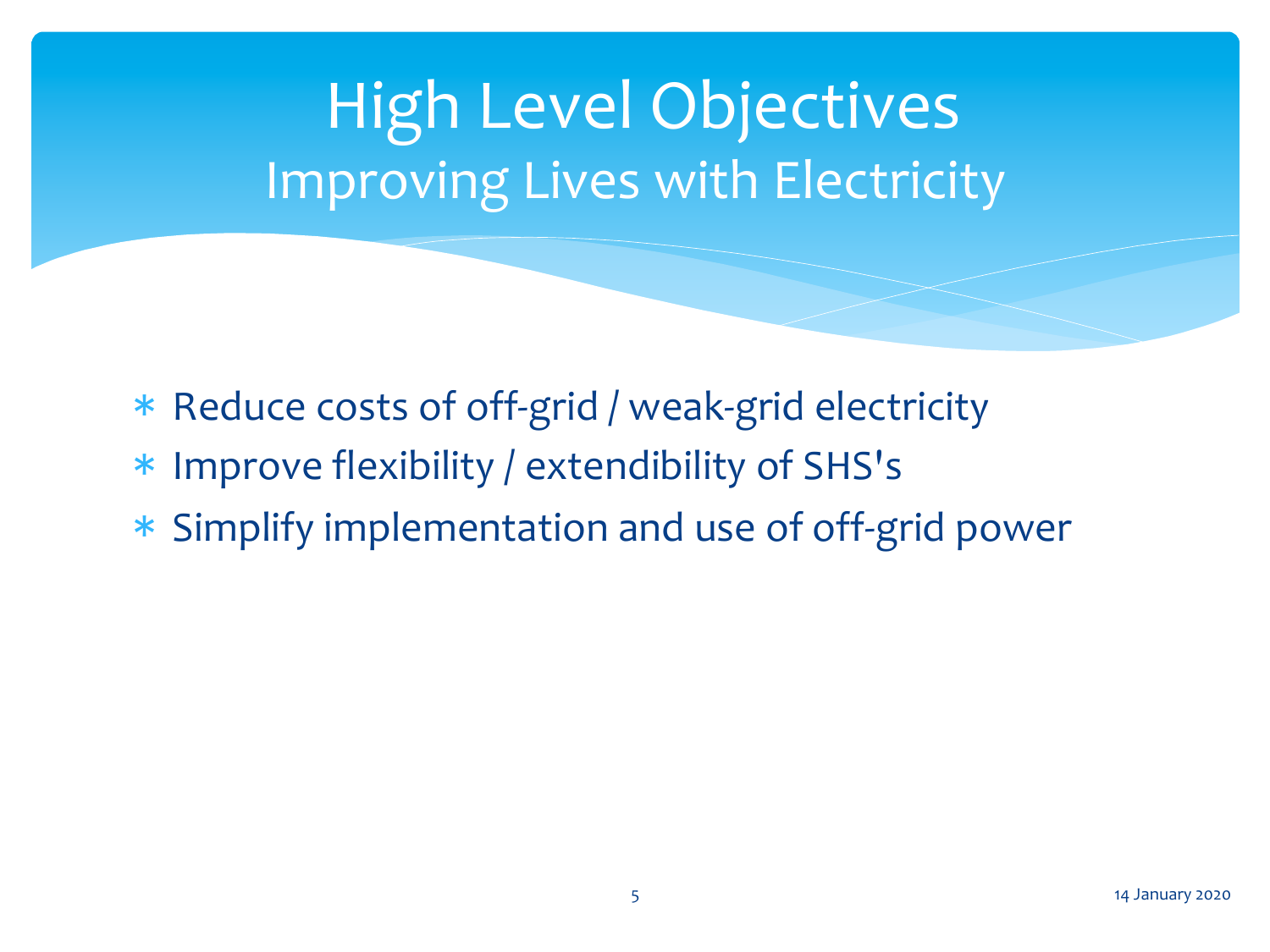## Non-Objectives

- \* Replace AC with DC
- \* Universal DC plug
- \* Complete, sellable SHS
- \* Grids > 10kW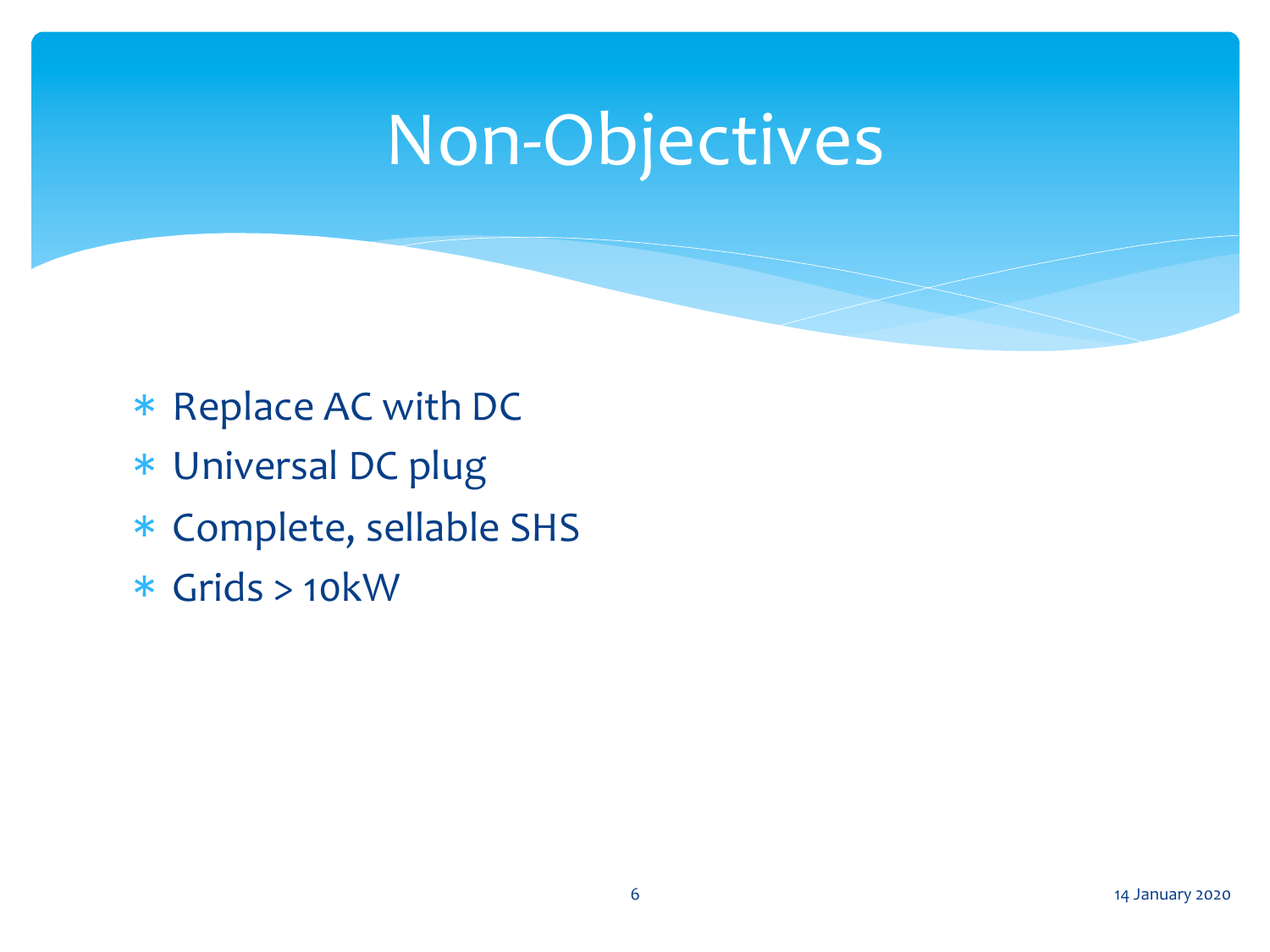# Objectives - Target Architecture



- Power Line
- DC Bus
- Nanogrid Port O



Voltage Converter

Node can be SHS, battery, Appliance, PV module, grid connection, etc.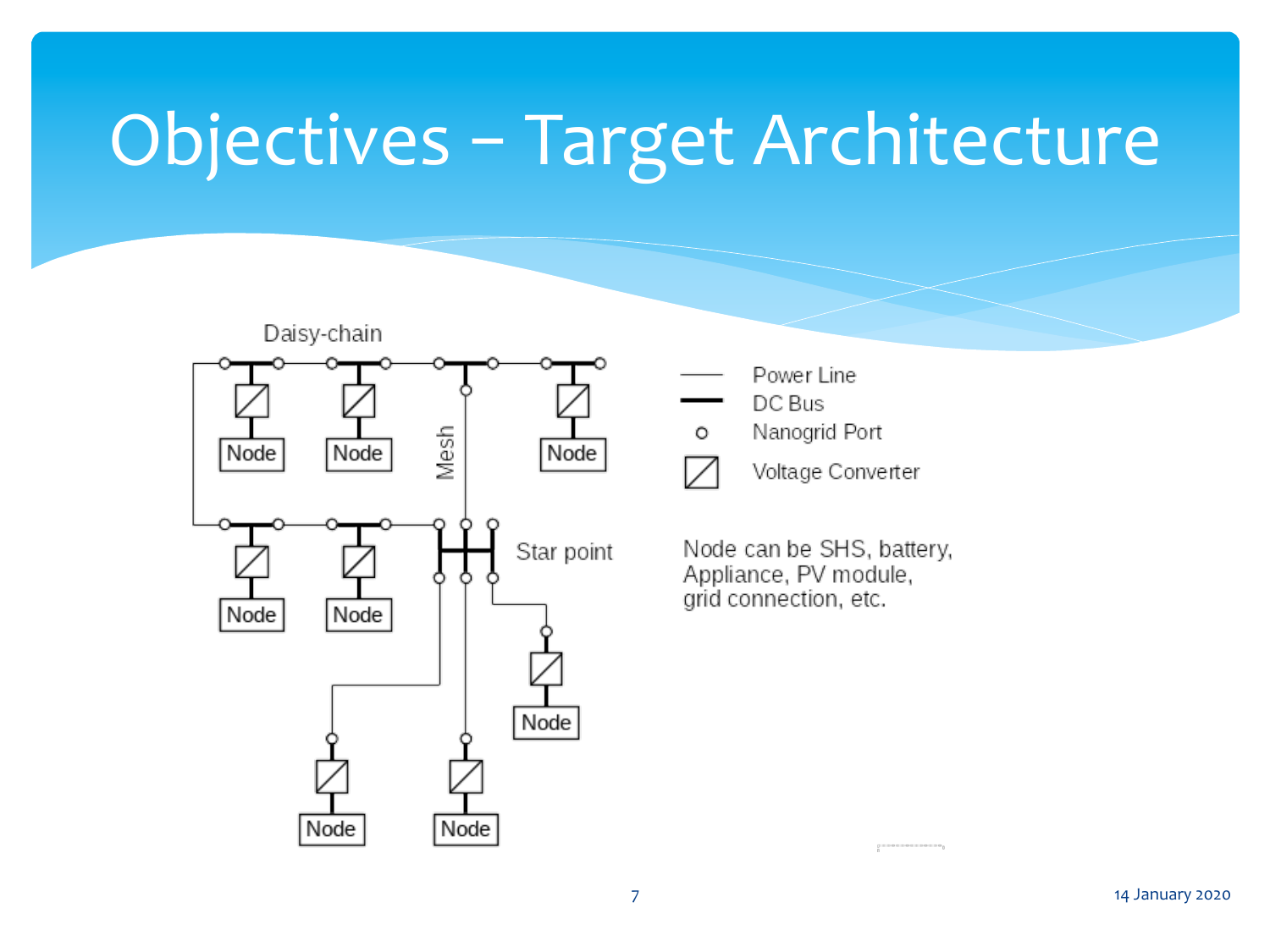Technical Objectives Interoperable Devices

- \* Electrical
	- \* Define voltage, current, power quality etc 48V? ISO 21780?
	- \* Characterize stability criteria for DC-DC converters
	- \* Safety limits and requirements
- \* Functional
	- \* Droop curves for power sharing
	- **Protocols for power arbitrage**
	- \* Protocols for monitoring, operations and maintenance
	- Low level protocols to support PAYGO not UI
- \* Communications
	- \* Inexpensive, reliable, simple physical layer / layers
	- \* Mapping to existing Internet protocols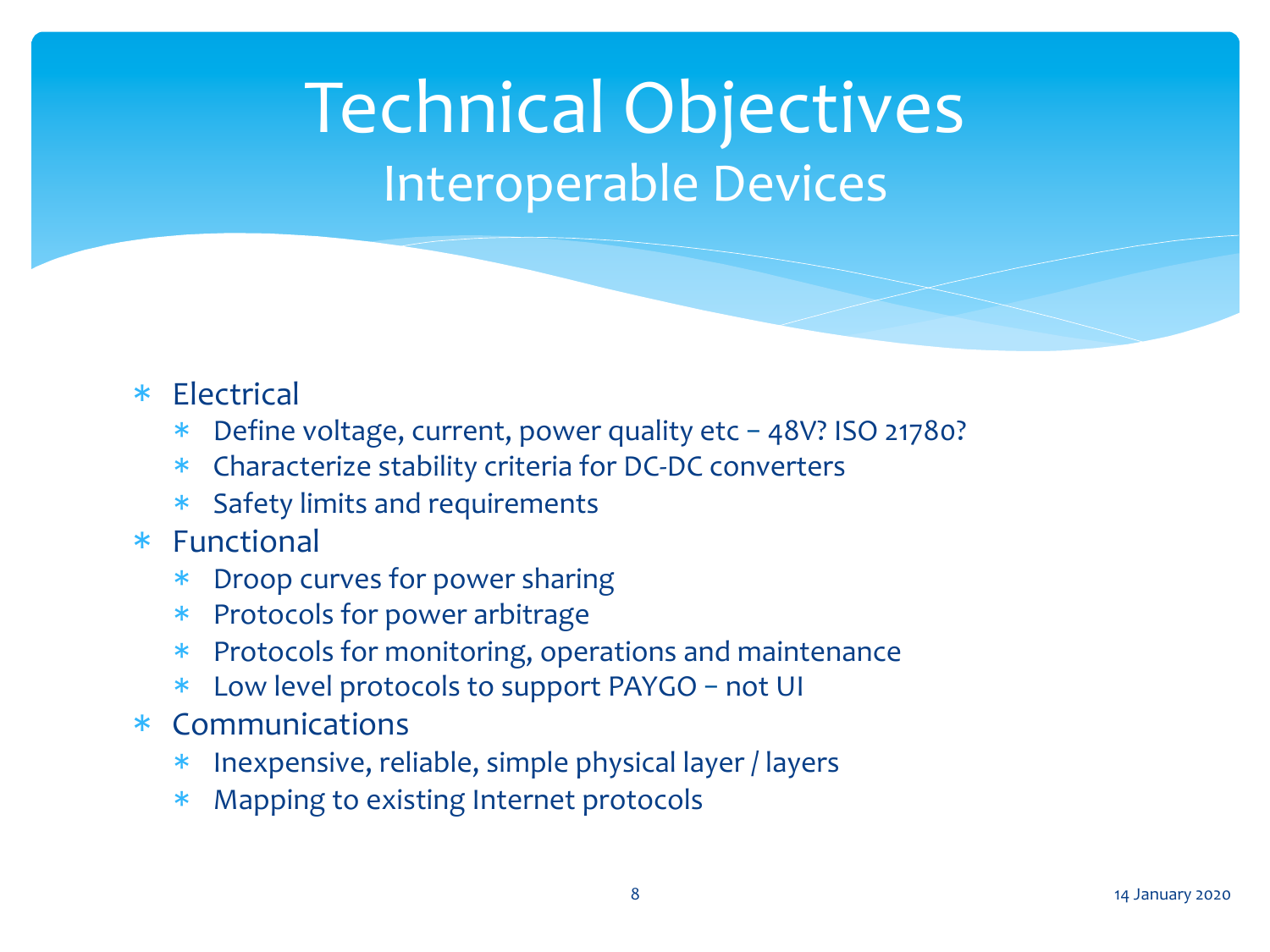#### Compare / Contrast Existing Standards

- \* IEEE P2030.X, 1547
- \* IEC Seg 6 microgrids, Seg 4 LVDC, 62898
- \* ISO 21780
- \* USB / Ethernet
- \* Efficiency for Access Roadmap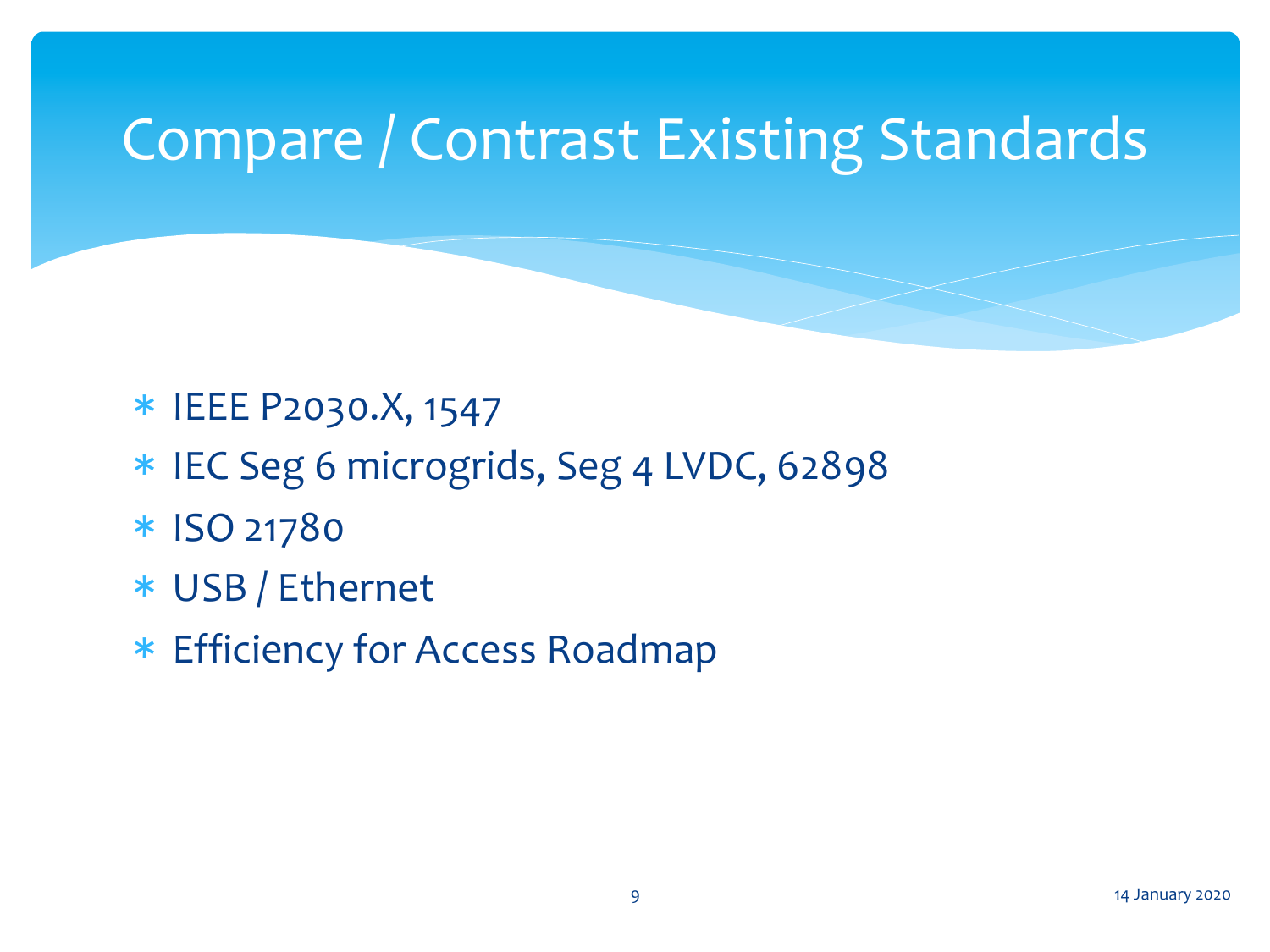## Deliverables All Open Source

- \* Formal version-controlled standard for interoperability
	- $*$  Freely available online and printable
	- \* Licensed under Creative Commons license
- \* Hardware schematics for key components
	- Assembled prototype boards available for testing
- \* Embedded software for communications and control
- \* Demo software for remote management
- \* Interoperability test procedures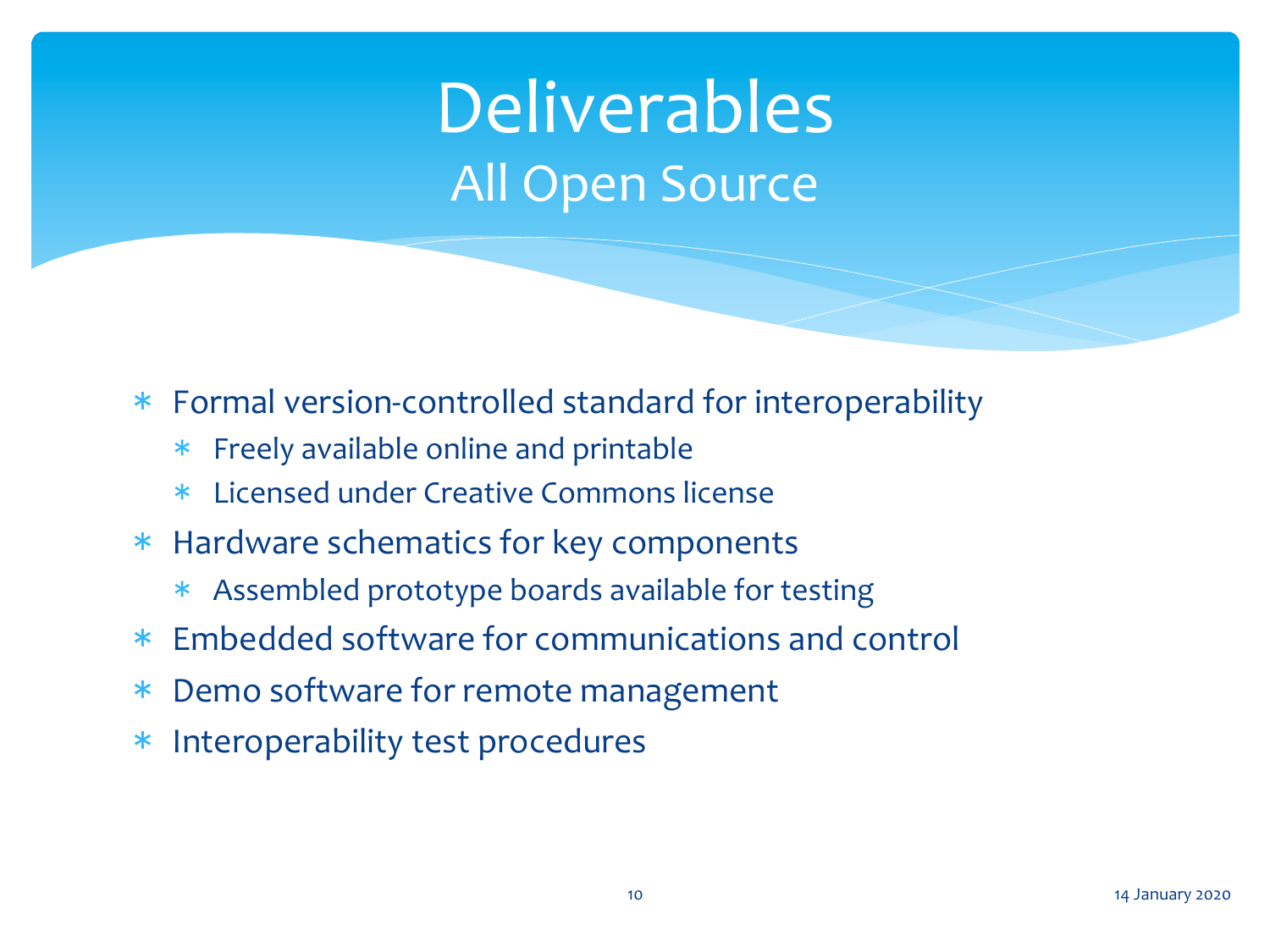## Organization - TBD

- \* Based on typical open-source software project
	- \* Contributors submit content via GitHub pull requests
- $*$  Potentially non profit corporation with board
- \* Use of trademark licensing to assure compatibility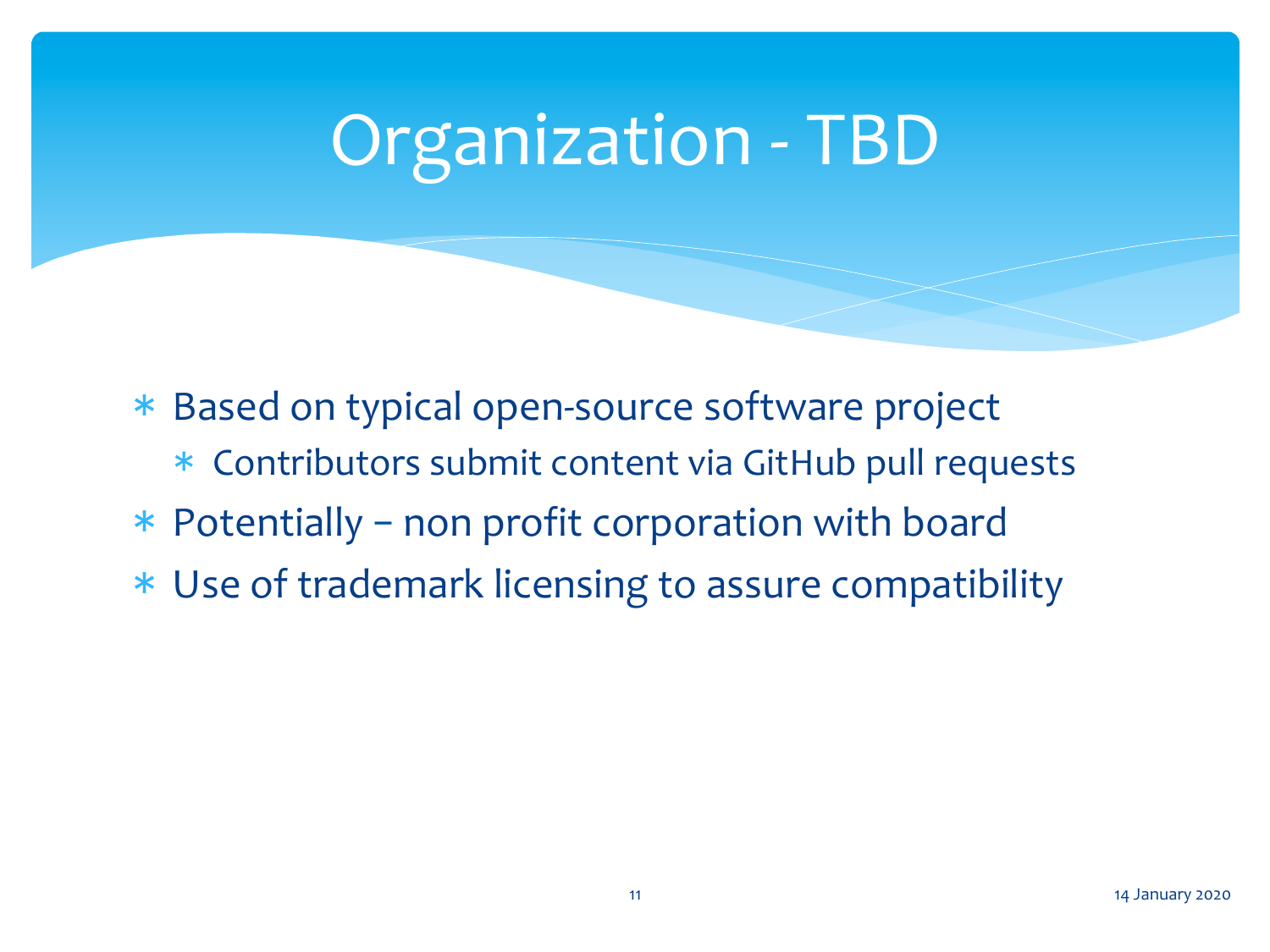## Feedback – Introductions 2

- \* Name / Organization
	- $*$  Feel free to just say self as your affiliation
- \* Is this project of interest?
- \* What could we do to make it more interesting?